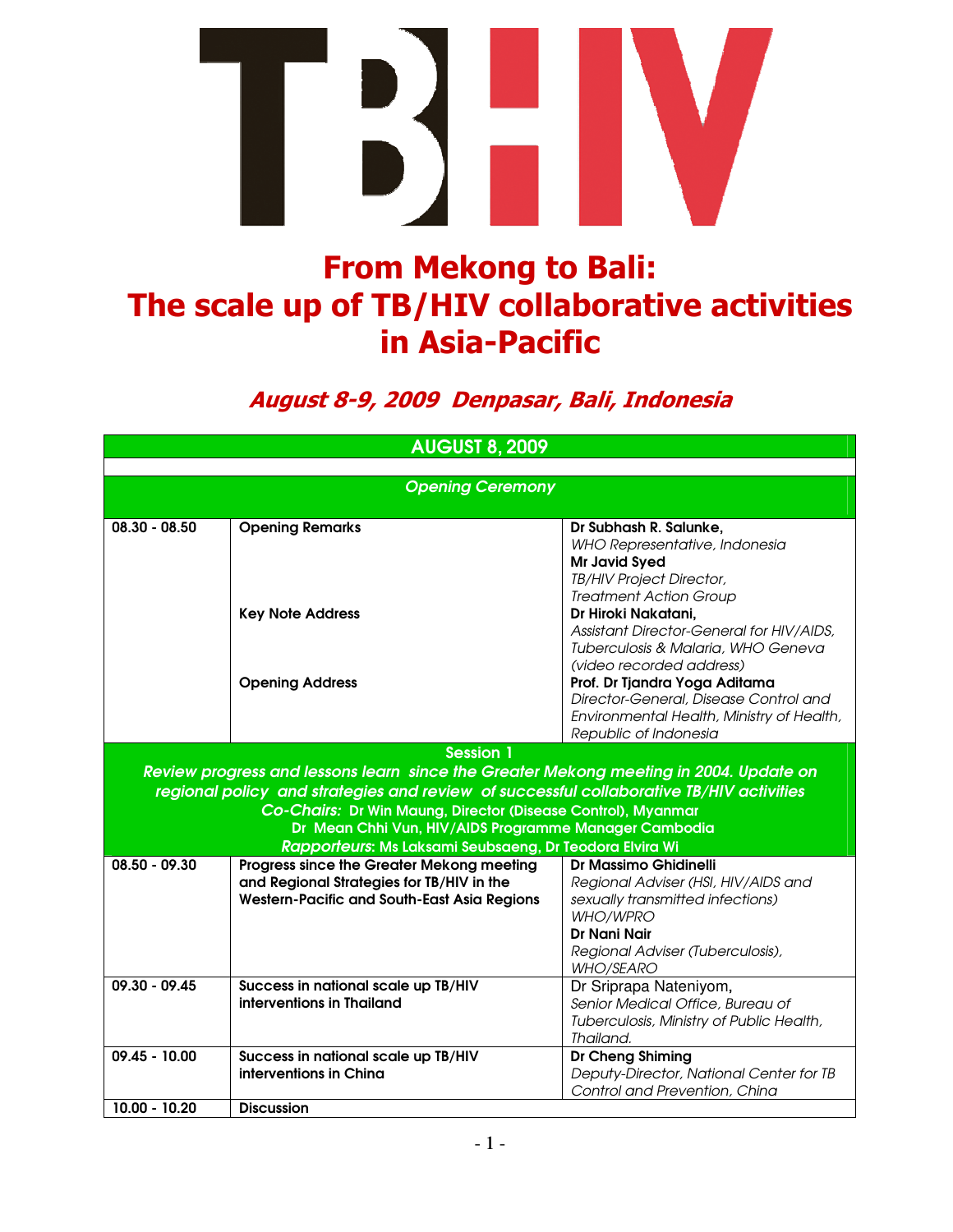| 10.20 - 10.50                                                                                               | Tea/coffee break                                                                                   |                                                    |                                  |                                     |                                                                                           |                              |  |
|-------------------------------------------------------------------------------------------------------------|----------------------------------------------------------------------------------------------------|----------------------------------------------------|----------------------------------|-------------------------------------|-------------------------------------------------------------------------------------------|------------------------------|--|
|                                                                                                             |                                                                                                    |                                                    | <b>Session 2:</b>                |                                     |                                                                                           |                              |  |
|                                                                                                             | Review successes of and challenges to scale-up in the region and measures to enhance               |                                                    |                                  |                                     |                                                                                           |                              |  |
| collaboration between TB and HIV programmes, partners, NGOs, businesses, and communities.                   |                                                                                                    |                                                    |                                  |                                     |                                                                                           |                              |  |
| Co-Chairs: Dr Rosalind Vianzon, TB Manager, Philippines                                                     |                                                                                                    |                                                    |                                  |                                     |                                                                                           |                              |  |
| Dr A. S.K. B. de Alwis, Director, National Programme of Tuberculosis Control and Chest Diseases, Sri Lanka. |                                                                                                    |                                                    |                                  |                                     |                                                                                           |                              |  |
|                                                                                                             |                                                                                                    | Rapporteurs: Dr. Jamhoih Tonsing, Dr Alasdair Reid |                                  |                                     |                                                                                           |                              |  |
| $10.50 - 11.05$                                                                                             | TB/HIV in drug users: Challenges and                                                               |                                                    |                                  |                                     | Dr Fabio Mesquita,                                                                        |                              |  |
|                                                                                                             | opportunities                                                                                      |                                                    |                                  |                                     | Medical Officer (HSI, HIV/AIDS and                                                        |                              |  |
|                                                                                                             |                                                                                                    |                                                    |                                  |                                     | sexually transmitted infections),                                                         |                              |  |
|                                                                                                             |                                                                                                    |                                                    |                                  |                                     | WHO/WPRO.                                                                                 |                              |  |
| 11.05 - 11.20                                                                                               | Involving HIV NGOs and CBOs in TB/HIV                                                              |                                                    |                                  |                                     | Dr Anjana Das,                                                                            |                              |  |
|                                                                                                             | services: Experiences from India                                                                   |                                                    |                                  |                                     | <b>Director STI Capacity Raising</b>                                                      |                              |  |
| $11.20 - 11.35$                                                                                             |                                                                                                    |                                                    |                                  |                                     | Family Health International, India                                                        |                              |  |
|                                                                                                             | The Thai Business Coalition: Experience with<br>TB/HIV services in the workplace                   |                                                    |                                  |                                     | Dr Anthony Pramualratana<br><b>Executive Director, Thailand Business</b>                  |                              |  |
|                                                                                                             |                                                                                                    |                                                    |                                  |                                     | Coalition on AIDS                                                                         |                              |  |
| 11.35 - 12.00                                                                                               | <b>Discussion</b>                                                                                  |                                                    |                                  |                                     |                                                                                           |                              |  |
| 12.00 - 13.00                                                                                               | Lunch                                                                                              |                                                    |                                  |                                     |                                                                                           |                              |  |
| 13:00 - 13:30                                                                                               | Introduction to market place                                                                       |                                                    |                                  |                                     | <b>Dr Alasdair Reid</b>                                                                   |                              |  |
|                                                                                                             | Plenary session room                                                                               |                                                    |                                  | HIV/TB Adviser, UNAIDS Geneva       |                                                                                           |                              |  |
|                                                                                                             |                                                                                                    |                                                    |                                  |                                     | Posters will show experiences and best practices for greater political advocacy, resource |                              |  |
|                                                                                                             |                                                                                                    |                                                    |                                  |                                     | mobilization and accelerated implementation of collaborative TB/HIV activities within the |                              |  |
|                                                                                                             | context of the Asia-Pacific Region.                                                                |                                                    |                                  |                                     |                                                                                           |                              |  |
| $13.30 - 14.30$                                                                                             |                                                                                                    |                                                    |                                  |                                     | Posters from 20 Asia-Pacific countries presenting progress and challenges in scale up of  |                              |  |
|                                                                                                             | <b>TB/HIV activities</b>                                                                           |                                                    |                                  |                                     |                                                                                           |                              |  |
|                                                                                                             |                                                                                                    |                                                    | <b>Session 3</b>                 |                                     |                                                                                           |                              |  |
|                                                                                                             | Provide updates on global policies related to TB/HIV management, monitoring and evaluation         |                                                    |                                  |                                     |                                                                                           |                              |  |
|                                                                                                             | and to examine developments in local operational research and TB in migrants                       |                                                    |                                  |                                     |                                                                                           |                              |  |
|                                                                                                             | Co-Chairs: Dr Zhang Fujie, NCAIDS Care and Treatment, Center for Disease Control, China            |                                                    |                                  |                                     |                                                                                           |                              |  |
|                                                                                                             |                                                                                                    | Dr Asik Surya, Sub directorate AIDS-STI, Indonesia |                                  |                                     |                                                                                           |                              |  |
|                                                                                                             |                                                                                                    | Rapporteurs: Dr Rajendra Yadav, Dr Puneet Dewan    |                                  |                                     |                                                                                           |                              |  |
| 14.30 - 14.45                                                                                               | Update on management of TB/HIV                                                                     |                                                    |                                  | Dr Marco Vitoria, Medical Officer   |                                                                                           |                              |  |
|                                                                                                             | co-infection                                                                                       |                                                    |                                  | HIV Department, WHO-HQ              |                                                                                           |                              |  |
| 14.45 - 15.00                                                                                               | TB/HIV Monitoring and Evaluation                                                                   |                                                    |                                  | Dr Christian Gunneberg, TB/HIV and  |                                                                                           |                              |  |
|                                                                                                             |                                                                                                    |                                                    |                                  |                                     | Drug Resistance Unit (THD), Stop TB                                                       |                              |  |
|                                                                                                             |                                                                                                    |                                                    |                                  |                                     | Department, WHO-HQ                                                                        |                              |  |
| 15.00 - 15.15                                                                                               | TB/HIV Operational research needs:                                                                 |                                                    |                                  |                                     | Dr Khun Kim Eam, Deputy-Director,                                                         |                              |  |
|                                                                                                             | <b>Recent advances in Operational Research</b>                                                     |                                                    |                                  | National Centre for TB and Leprosy  |                                                                                           |                              |  |
|                                                                                                             |                                                                                                    |                                                    |                                  | Control (CENAT), Cambodia           |                                                                                           |                              |  |
| 15.15 - 15.30                                                                                               | TB/HIV and Migrants:                                                                               |                                                    |                                  |                                     | <b>Dr Sri Chander</b>                                                                     |                              |  |
|                                                                                                             |                                                                                                    |                                                    |                                  | World Vision Foundation of Thailand |                                                                                           |                              |  |
| 15.30 - 15.40                                                                                               | Introduction to the breakout sessions                                                              |                                                    |                                  | <b>Dr Puneet Dewan</b>              |                                                                                           |                              |  |
| 15.40 - 16.00                                                                                               | Medical Officer - TB, WHO SEARO                                                                    |                                                    |                                  |                                     |                                                                                           |                              |  |
|                                                                                                             | Tea/coffee break                                                                                   |                                                    | <b>Session 4</b>                 |                                     |                                                                                           |                              |  |
|                                                                                                             |                                                                                                    |                                                    |                                  |                                     |                                                                                           |                              |  |
|                                                                                                             | Breakout session to discuss best practices, identify constraints, and possible solutions to expand |                                                    |                                  |                                     |                                                                                           |                              |  |
|                                                                                                             | TB/HIV scale-up to inform action points for national operational plans on TB/HIV                   |                                                    |                                  |                                     |                                                                                           |                              |  |
| Group 1:<br><b>Scale up: Testing</b>                                                                        | Group 2:<br>Scale up:                                                                              | Group 3:<br>Partnership                            | Group 4:<br>Services for drug    |                                     | Group 5:<br>Community                                                                     | Group 6:<br><b>Infection</b> |  |
| TB patients and                                                                                             | <b>Intensified TB case</b>                                                                         | contribution to                                    | users                            |                                     | involvement                                                                               | control                      |  |
| <b>ART provision</b>                                                                                        | finding & isoniazid                                                                                | TB/HIV                                             | TB/HIV                           |                                     | TB/HIV                                                                                    | TB/HIV                       |  |
|                                                                                                             | prophylaxis (IPT)                                                                                  | scale up                                           | scale up                         |                                     | Scale up                                                                                  | Scale up                     |  |
| Rapporteur:                                                                                                 | Rapporteur:                                                                                        | Rapporteur:                                        | Rapporteur:                      |                                     | Rapporteur:                                                                               | Rapporteur:                  |  |
| Dr Nani Nair                                                                                                | Dr Massimo<br><b>Ghidinelli</b>                                                                    | <b>Dr Alasdair Reid</b>                            | Dr Fabio Mesquita                |                                     | <b>Dr Puneet Dewan</b><br>Facilitator:                                                    | Dr Katsunori<br>Osuga        |  |
| Facilitator:                                                                                                | Facilitator:                                                                                       | <b>Facilitator:</b>                                | <b>Facilitator:</b>              |                                     | Dr Erwin                                                                                  | Facilitator:                 |  |
| Dr Sara                                                                                                     | Dr Teodora Elvira                                                                                  | Dr Fabian                                          | Dr Sombat                        |                                     | Cooreman                                                                                  | Dr Jamhoih                   |  |
| Whitehead                                                                                                   | Wi                                                                                                 | Ndenzako                                           | <b>Thanprasertsuk</b><br>Tonsing |                                     |                                                                                           |                              |  |
| Output from each group in this session will be PowerPoint slides to illustrate                              |                                                                                                    |                                                    |                                  |                                     |                                                                                           |                              |  |
| achievements, constraints, possible solutions way forward for each topic area                               |                                                                                                    |                                                    |                                  |                                     |                                                                                           |                              |  |
| 18.15 - 19.15<br>Rapporteur's meeting - all Rapporteurs                                                     |                                                                                                    |                                                    |                                  |                                     |                                                                                           |                              |  |